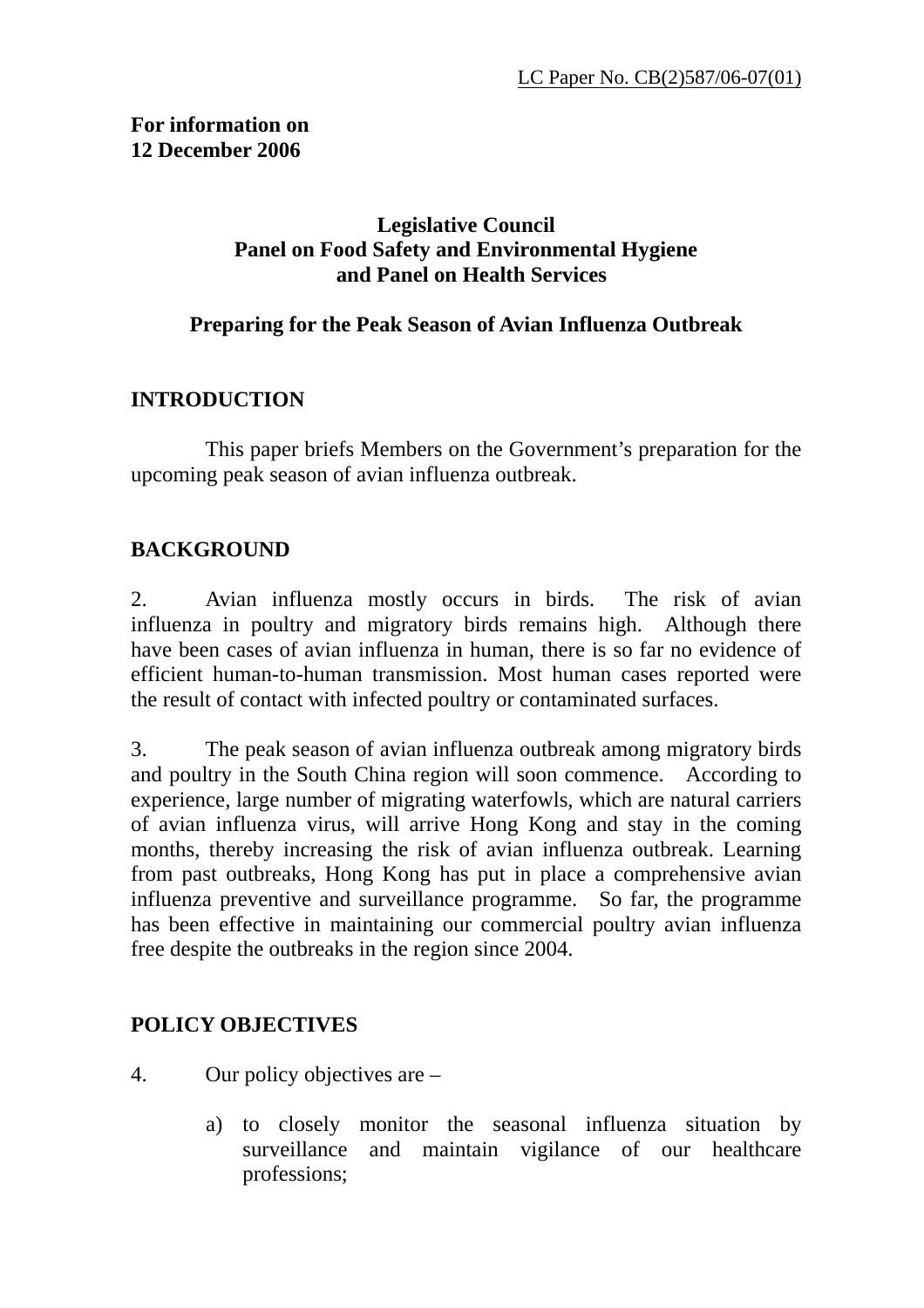- b) to prevent any outbreak of avian influenza in birds and live poultry in Hong Kong and to minimize contact between human and live poultry to prevent human infection; and
- c) to stay alert for any emergent signs of a global pandemic and to put in place a preparedness plan for early detection, containment, treatment and control of outbreak.

# **PREPAREDNESS ACTIVITIES**

5. To prepare for the coming winter, the Administration has taken a multi-pronged approach and consolidated departmental efforts to prevent avian influenza outbreaks in Hong Kong. The measures taken at different aspects are set out below.

#### **(A) Reduce risk of human infections**

#### *Reduce infection risk from birds*

#### *(i) Poultry Keeping*

6. We have imposed stringent biosecurity measures to prevent the introduction of avian influenza viruses to local farms. These include the requirement that all farms should be bird-proof to prevent the spreading of viruses by wild birds; vaccination of all poultry, restricting entry of equipment and vehicles into farms unless properly disinfected, etc. The Agriculture, Fisheries and Conservation Department (AFCD) also conducts virus culture of faecal samples collected from farms regularly and tests every batch of chickens on farm within 5 days of marketing.

7. We introduced a voluntary surrender scheme (VSS) for live poultry farmers, wholesalers, retailers and transporters who choose to receive an ex-gratia payment (EGP) in exchange for their licences/tenancies. Upon the expiry of the VSS in August this year, we received 146 applications from farmers, representing a reduction of local on-farm poultry population from about 4.0 million to about 1.7 million. With less poultry farms in Hong Kong, AFCD will dedicate more efforts to monitoring the remaining farms in accordance with the existing stringent measures. Regular inspections will also be conducted at vacated farms to guard against restarting of business without a licence.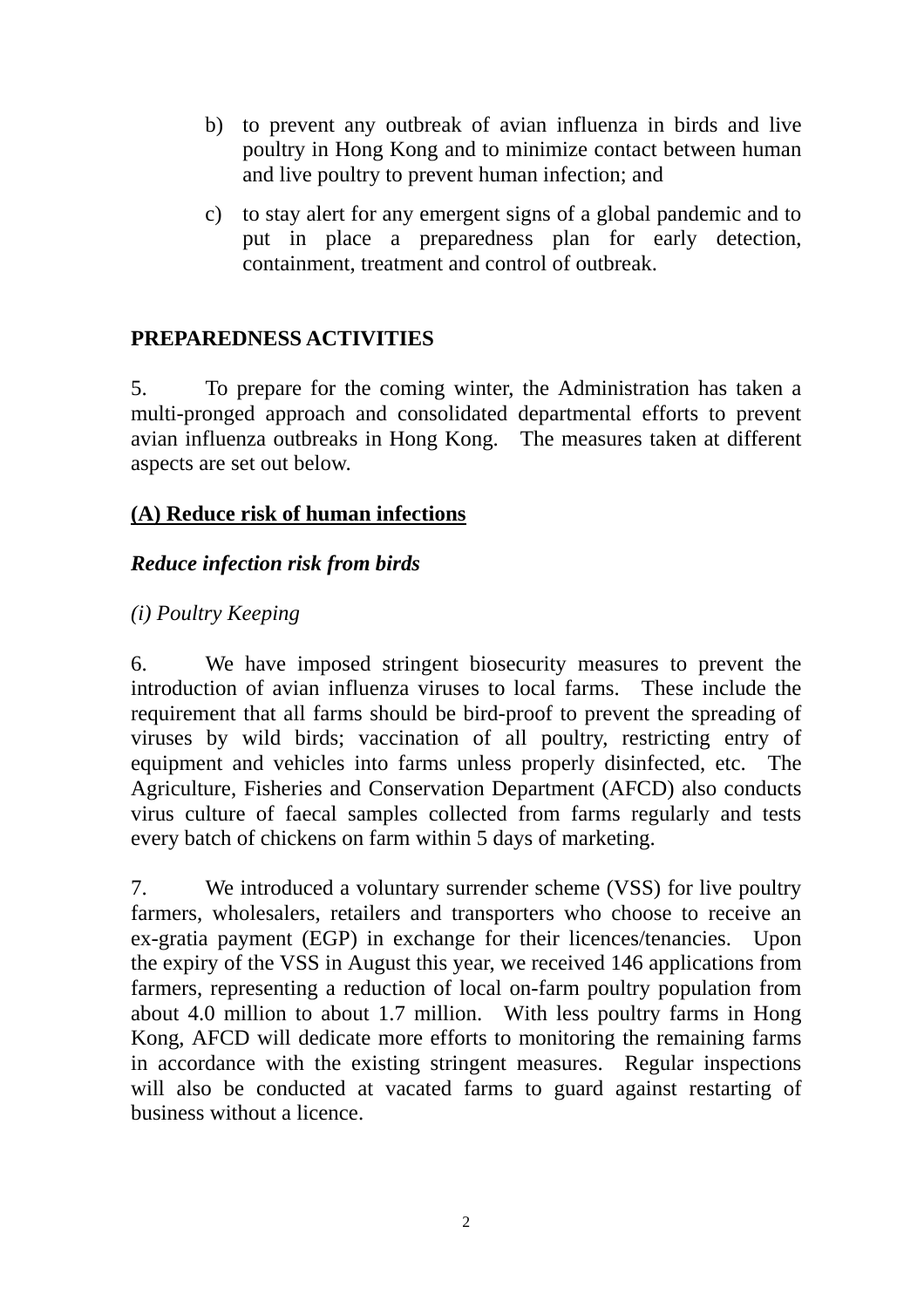8. Backyard poultry, due to its lack of biosecurity measures, are often less well protected against avian influenza and therefore more vulnerable to infections through contacts with wild birds. To reduce the risk of having poultry infected with avian influenza, we have banned the keeping of unlicensed backyard poultry in Hong Kong since mid-February 2006. To allow a small number of poultry which had been kept as pets before the ban came to operation, we made arrangement to allow these poultry to continue to be kept. So far, AFCD has issued 31 exemption permits for the keeping of poultry being kept as pet. We have also brought racing pigeons under regulatory control by issuing their owners exhibition licences. Up to 6 December 2006, a total of 49 exhibition licences have been issued.

9. Separately, during the discussion of the Public Health (Animals and Birds) (Exhibition) (Amendment) Regulation 2006 in September this year, some Members requested the Administration to provide information on the overseas regulatory regime imposed on racing pigeons. In this connection, we have compiled at *Annex A* a brief summary of overseas regulatory control measures on racing pigeons for Members' reference.

#### *(ii) Import Control*

10. We have imposed stringent requirement for the importation of live poultry. For instance, all imported live chickens must be attested with a valid health certificate certifying, among other things, that the birds in the consignment come from registered farms and are properly vaccinated. We will continue to pay inspection visits to registered poultry farms in the Mainland to ensure that biosecurity measures are fully implemented. At the point of importation, the Food and Environmental Hygiene Department (FEHD) will continue to inspect the birds and collect blood samples and cloacal swabs for testing.

#### *(iii) Wholesale and Retail Markets*

11. The Administration has also imposed stringent hygiene requirements for wholesale and retail markets. Examples include thorough cleansing and disinfection of transport cages and vehicles, cleansing of the faecal trays of cages housing chickens at retail outlets after the end of daily business, no overcrowding of live chickens in the cages, etc. We will also continue to strictly implement the requirement of market "Rest Days" imposed twice every month to reduce the virus load in the market.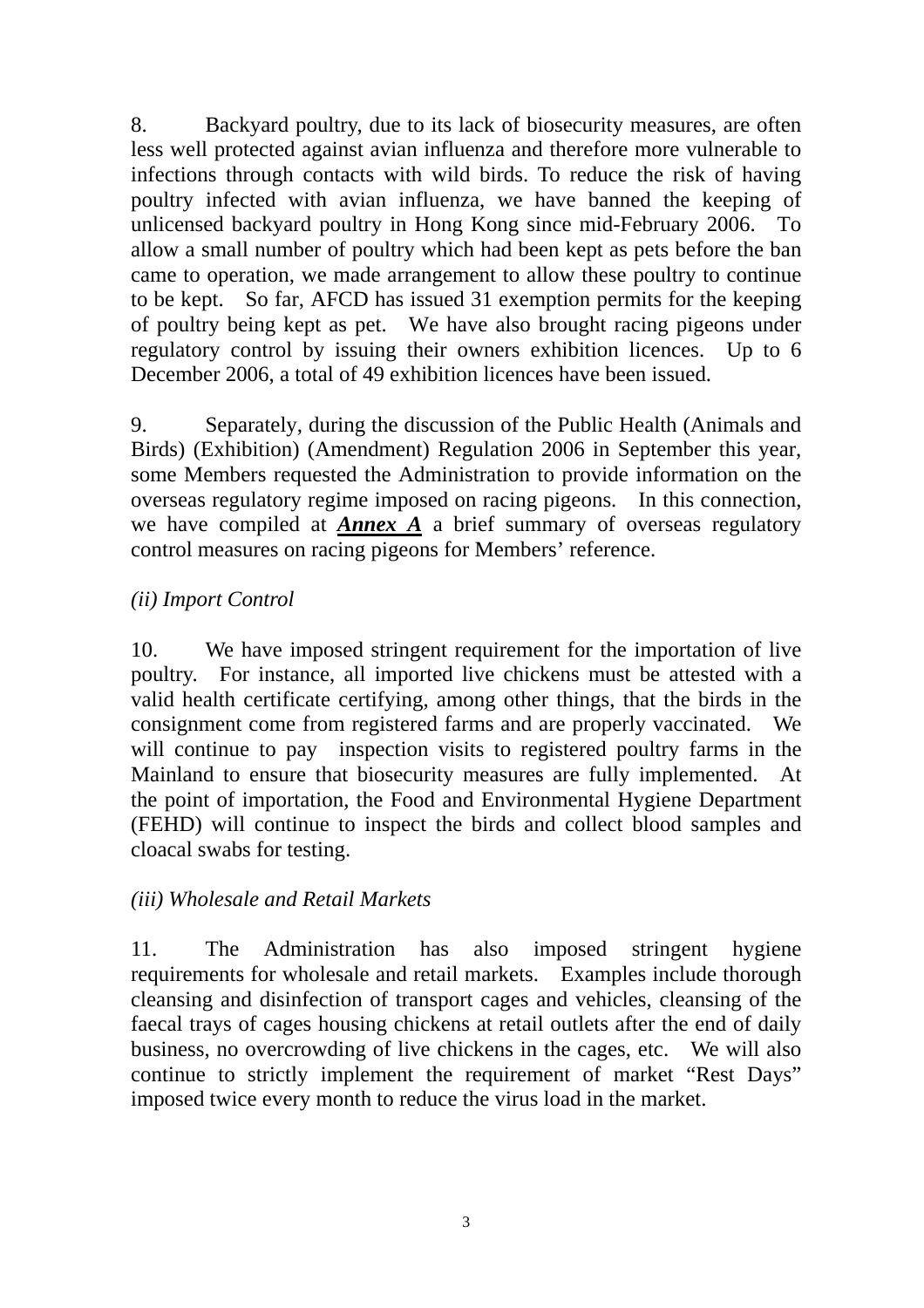12. Under the VSS mentioned in paragraph 7, the number of live poultry wholesalers has also been reduced from 86 to 70, and from 814 to 466 for retailers. AFCD and FEHD will continue to closely monitor the remaining wholesaling and retailing outlets to ensure that stringent hygiene requirements are complied with.

13. As regards surveillance of poultry and birds, we tested over 100 samples from wholesale market, 200 samples from pet bird shops and 300 samples from imported pet birds per month, and collected over 4 200 faecal samples from wild bird aggregating places in 2005. As for imported live poultry, they are subject to serological monitoring of vaccine effectiveness as well as virological testing for H5 antigen. More than 22 000 swabs taken from more than 130 000 live poultry have been taken for virological tests since 2004 and all were found negative for H5 antigen. At the retail level, over 6 300 faecal samples were taken from market stalls and fresh provision stalls in 2005. All results were negative of H5 virus.

14. To better understand avian influenza in wild bird population, we have conducted surveillance program on wild bird congregation place such as Mai Po Nature Reserve Area and Wet Land Park as well as recreational bird parks in Hong Kong. Since October 2005, the public can contact AFCD via the Government hotline for door-to-door collection of dead birds. As at November 2006, about 11 000 dead or sick wild birds have been collected and tested by AFCD of which 17 samples were confirmed to contain avian influenza viruses. AFCD has also promulgated guidelines for the closure of Mai Po Nature Reserve, Hong Kong Wetland Park and other walk-in aviaries if a bird is found to be infected by avian influenza viruses within a 3-kilometre radius of these sites in order to reduce public exposure to wild birds. . The wild bird surveillance would continue to be improved according to the latest scientific findings and recommendations from international animal health organizations.

# *Publicity and public education activities*

15. Maintaining free and transparent information flow is an effective tool in reducing public anxiety and misunderstanding and would empower the public to play an active role in protecting themselves. We adopt proactive risk communication strategies. Health information on seasonal influenza, avian influenza and influenza pandemic preparedness as well as preventive and response measures, are widely disseminated through television, radio, health education telephone hotline, outreach programmes, seminars and distribution of health education materials. AFCD, FEHD and the Department of Health (DH) organized joint briefings for all District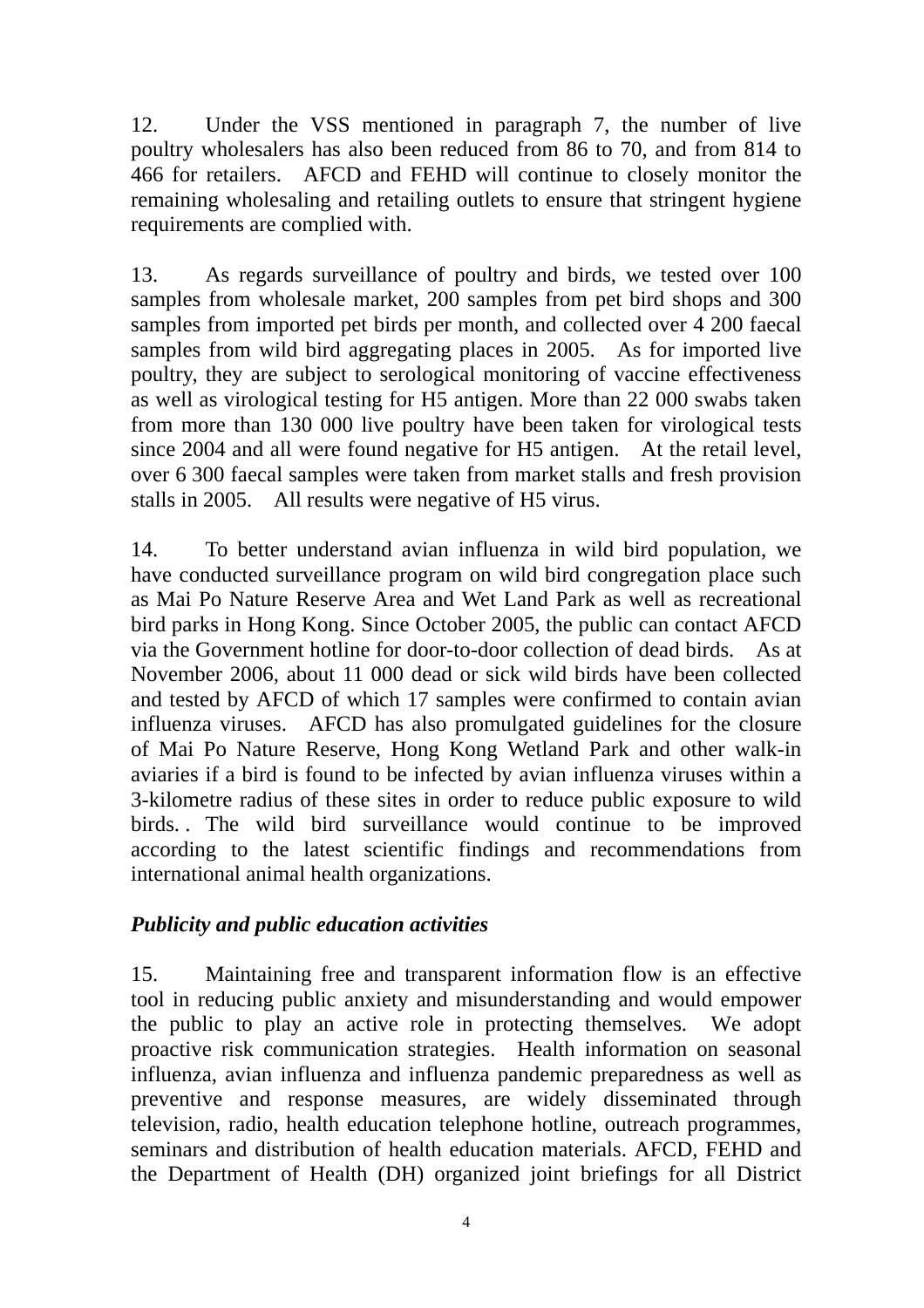Councils in November 2006 with a view to educating the public in a holistic manner. The briefings covered personal hygiene, biosecurity measures applied to local poultry farms and wholesale market, disease surveillance on imported birds/ pet birds /wild birds, handling of dead birds and hygiene requirements in retail markets. In addition, we will increase the number of Announcement of Public Interest (API) broadcast on TV and radio, displaying posters, etc. and continue such broadcast at Immigration Control Points and in cross-boundary conveyances, to keep public vigilance to the threat of avian influenza.

16. The Centre for Health Protection (CHP) continued to organize forums for different target groups, including government departments, general public, healthcare professionals, non-governmental organizations, Chinese medicine practitioners, social workers, business sector and community leaders, with the aim to raise community awareness and gear up their preparedness. So far, more than 150 forums have been organized since March 2005. Special efforts are made to reach out to ethnic minority groups including migrant workers. Such efforts include outreach programmes (medical and health professionals reaching out to the places they usually gather), public lectures, and disseminating the health messages via the Consulates in Hong Kong, ethnic organization network, ethnic radio channels, newspapers and media interviews. Support and advice have been solicited from the Consulates in producing health education materials in ethnic languages. Sector-specific briefings on sectoral contingency preparedness and response have been held.

17. In addition to the above, DH distributes health education leaflets through airline check-in counters or on board flights to avian flu-affected areas to provide information to travellers on how to prevent avian influenza. Airlines also broadcast health messages on board from avian-flu affected areas to Hong Kong advising travellers to seek early medical attention if feeling unwell. DH continues to keep in contact with and update the travel industry on avian influenza situation through the Travel Industry Council of Hong Kong, and organize talks and seminars for the tour group coordinators.

# *Preparedness in the healthcare setting*

18. In line with the new infectious disease outbreak alert system taken effect from 1 July 2006, the Hospital Authority (HA) has updated its Contingency Plan for Influenza Pandemic and HA Infection Control Plan for Avian Influenza. The plans include enhanced surveillance and notification, laboratory and diagnostic support, hospital and bed mobilization plan, infection control strategy, stockpiles of protective personal equipment (PPE)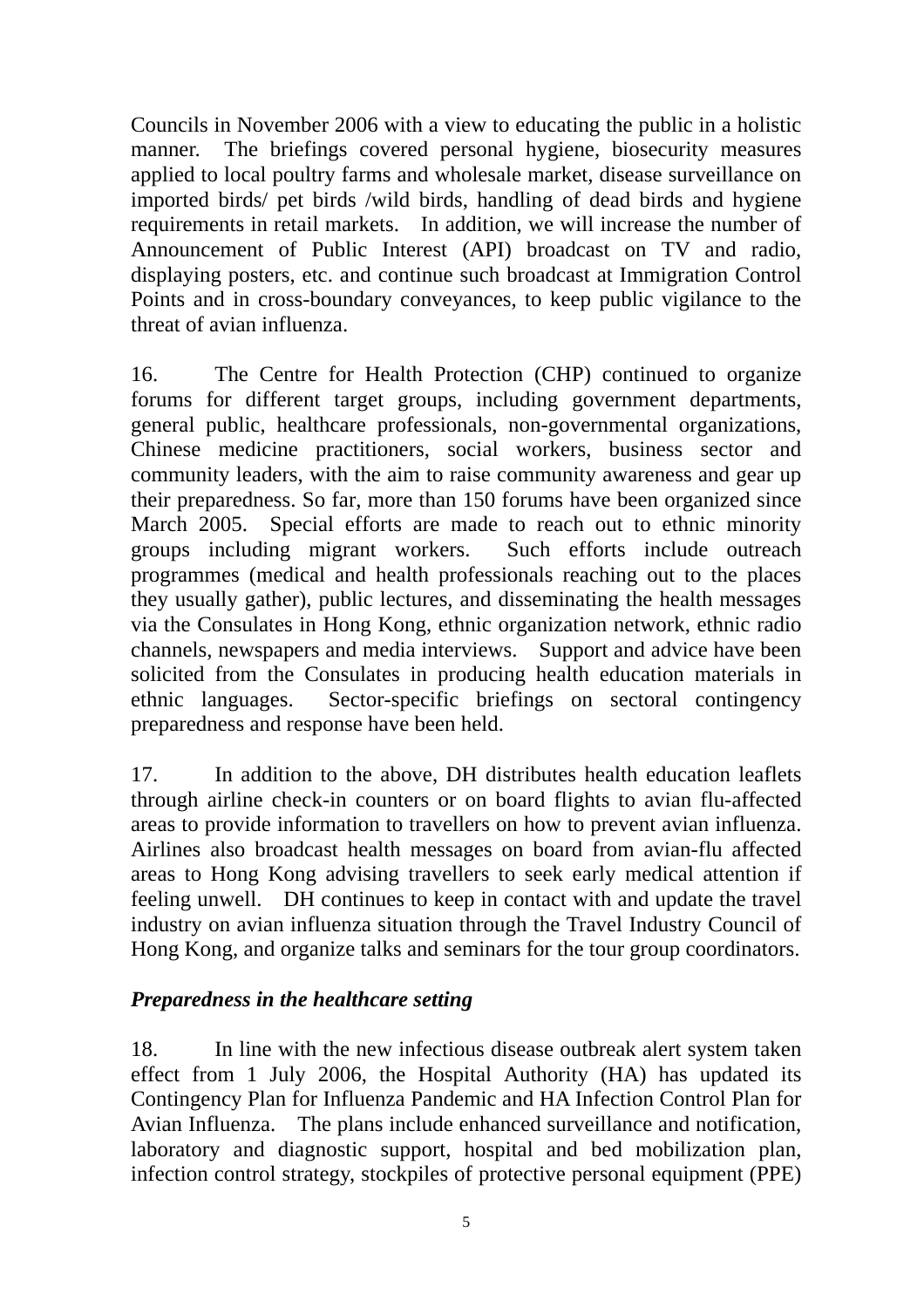and drugs, staff deployment, and communication. A clear command and coordination structure at the overall HA level, in each Cluster and in every hospital is in place. At the front line hospital level, hospital staff works closely with infection control officers to ensure early identification and response actions. HA staff at all levels have been informed of the contingency arrangements and updated information and recent developments are effected through internal channels such as infection control link staff briefing sessions and circulation of the HASLINK Express. As regards hardware, newly constructed, modern isolation facilities with capacity to handle 1,400 patients have now been established in 14 acute public hospitals.

19. The Infectious Disease Control Training Centre, jointly developed by DH and the Hospital Authority (HA) organized training in avian influenza preparedness for around 6,000 healthcare and healthcare-related workers in public and private sectors, selected Government departments, residential care homes for the elderly and disabled, and other stakeholders in the community from January to November 2006.

#### *Influenza vaccination*

20. Influenza vaccine cannot prevent avian influenza as the vaccine is developed for seasonal influenza. However, the vaccine can help reduce the chance of complications and hospitalisation resulting from seasonal influenza especially among high risk groups such as elderly and patients with chronic diseases. When administered in high risk groups, such as health care workers and poultry workers, the vaccine will help to maintain a healthy workforce and minimise the chance of avian flu and seasonal flu virus re-assortment.

21. The 2006/07 Influenza Vaccination Programme targets at a number of high risk Groups set out in the *Annex B*. The target groups are drawn up upon the advice of the CHP's Scientific Committee on Vaccine Preventable Diseases comprising renowned experts in related fields. The Vaccination Programme commenced on 6 November 2006. The private medical sector shows strong support and plays an active role in influenza vaccination for the community. Members of the public falling outside the specified target groups are advised to consult their doctors for the need for vaccination for personal protection and/or reducing the risk of transmitting influenza to high risk persons with whom they regularly come into contact.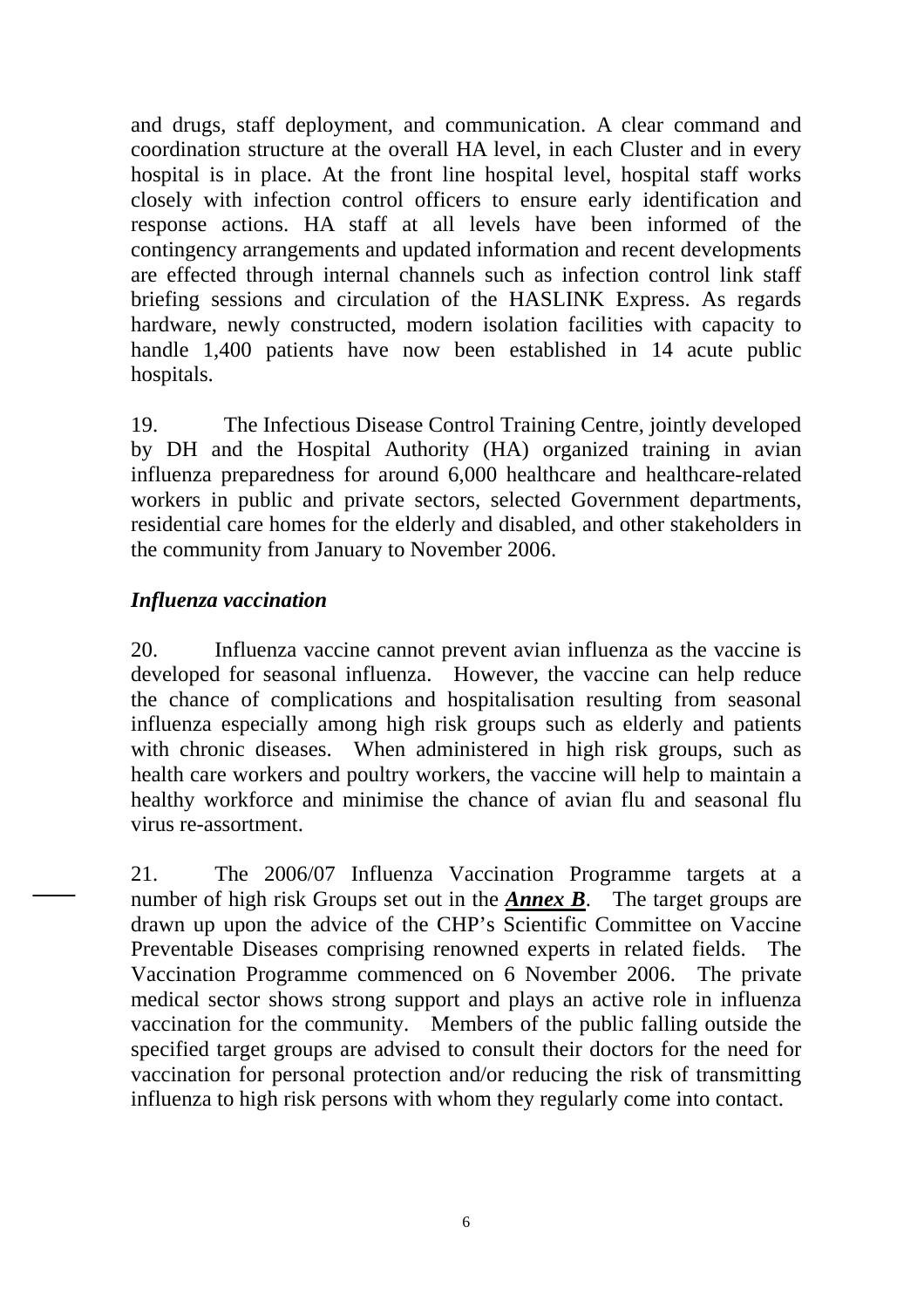#### *Laboratory support*

22. With the coming influenza season, laboratory support will be strengthened to meet the increasing workload. Rapid diagnosis using molecular methods will be conducted for all suspected avian flu cases. At the present alert response level, CHP, Queen Mary Hospital and Prince of Wales Hospital will perform the rapid test. Queen Elizabeth Hospital, Princess Margaret Hospital and Tuen Mun Hospital will be recruited to conduct the rapid tests if required. Testing arrangements at various response levels have been agreed among all the testing laboratories. Technical capacity of these laboratories has been monitored through a quality assessment programme and reagents stockpile is in place to meet increased demands during the Serious and Emergency Response Levels. As WHO reference laboratories for diagnosis of Influenza A (H5) infection, CHP continue to keep liaison with other influenza reference and collaborating centres to monitor avian flu virus evolution and activity.

# **(B) Early detection and containment of pandemic influenza**

23. Influenza A(H5, H7 and H9) are notifiable infectious diseases in the First Schedule to the Quarantine and Prevention of Disease Ordinance (QPDO). The CHP provides free laboratory support for confirmation / exclusion of these avian influenza infections. In addition to statutory notifications, the CHP also maintains close monitoring of the influenza situation locally through collaboration with HA and private hospitals, general practitioners on sentinel surveillance, laboratory surveillance, investigation of influenza-like illness outbreaks and monitoring of hospital admissions data. DH has implemented temperature screening for in-bound travellers in all Immigration Control Points. A protocol has been developed for investigation of any suspected case in line with international guidelines. This includes elements of case investigation, contact tracing, health education, quarantine, antiviral prophylaxis, medical surveillance and other public health measures. Results of influenza surveillance are uploaded weekly on the CHP website for public knowledge.

24. To further enhance and integrate the functional and analysis capabilities of computer systems for surveillance of avian influenza and other infections, DH is developing a Communicable Disease Information System (CDIS). The Feasibility Study for the CDIS was completed in October 2006.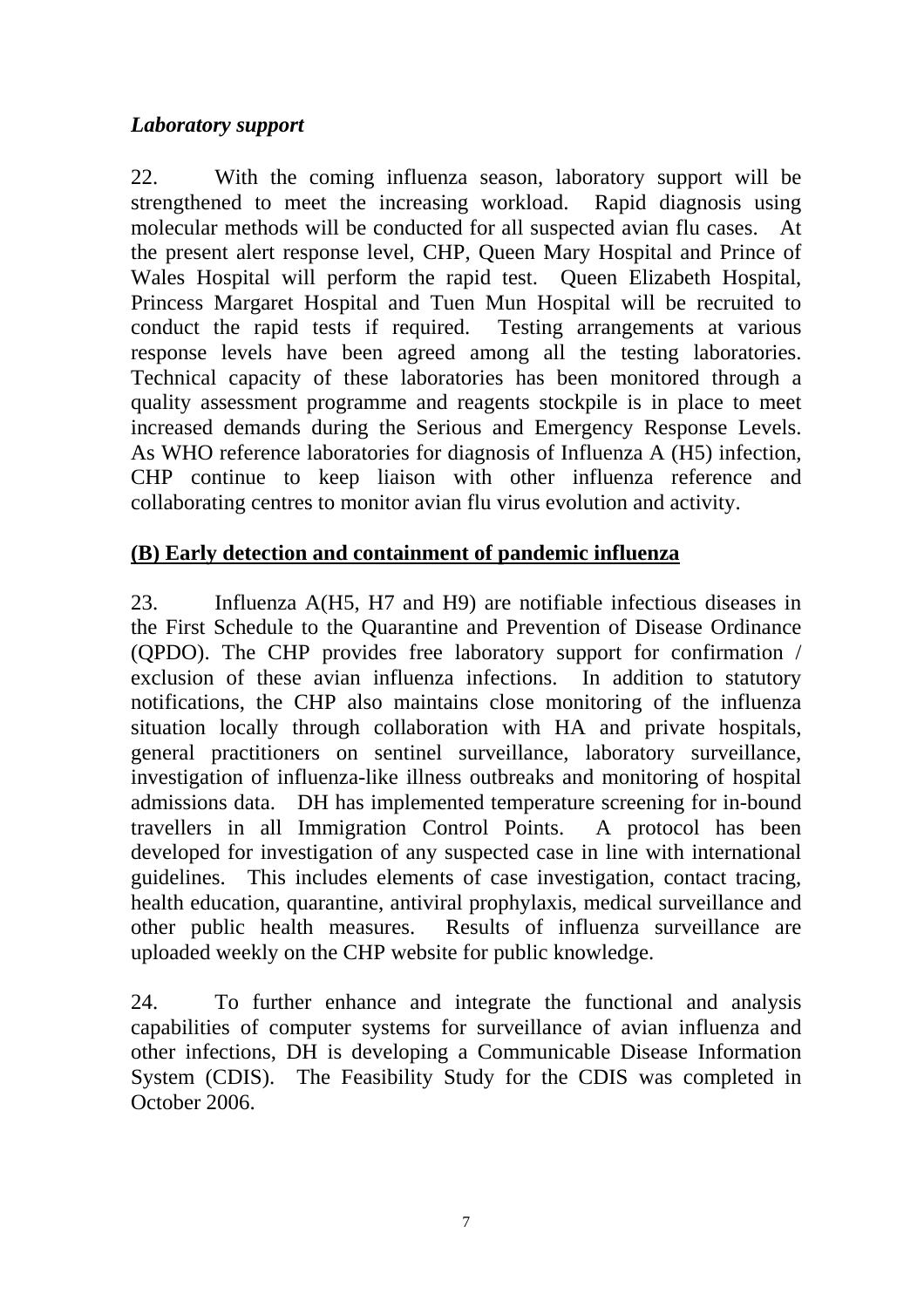# **(C) Enhance emergency preparedness and response for pandemic influenza**

# *Exercise and drills*

25. Effective response requires coordinated intersectoral actions. Regular exercises and drills are being conducted to enhance the emergency preparedness of government departments. Further to the drills conducted last year, DH conducted an exercise (code-named Cypress) on avian influenza, which involved ground movement, in September 2006 in collaboration with the Health, Welfare and Food Bureau, HA and Fire Services Department. Besides, health authorities in Hong Kong, the Mainland and Macao organized a joint exercise (code-named Great Wall) in November 2006 to review the emergency response and notification mechanism of the three places in handling cross-boundary public health emergencies. On animal side, AFCD conducted a poultry culling exercise (code-named Lily) which focus on the overall planning, preparation and implementation of poultry culling operation with Department of Health in October 2006. Similarly, FEHD will carry out a drill in the morning of 12 December 2006 to test the readiness, preparedness and coordination among the departmental staff for the culling operation.

26. In addition, Hong Kong also took part in the Asia Pacific Economic Co-operation (APEC) Pandemic Response Exercise in June 2006. This one-day desk-top exercise, being the first regional exercise on influenza pandemic, aimed to test the emergency response and communication efficiency among the 21 member economies of APEC.

27. Apart from providing guidelines and training to conveyance operators and other related parties on handling of suspected cases of avian influenza on board, DH also participated in the avian influenza exercises organised by the Hong Kong Airport Authority and Shun Tak China Travel Ship Management Limited in March and November 2006 respectively.

# *Antiviral stockpiling*

28. The CHP has been stockpiling antiviral as part of its Preparedness Plan. The antiviral stockpile strategy is designed on the basis of the recommendations of the Scientific Committee on Emerging and Zoonotic Diseases. The current antiviral stockpile level of DH and HA is around 14 million doses. We expect that our target level of about 20 million doses will be in place by 2007. Arrangement has been made with the pharmaceutical companies to deliver the antivirals in batches.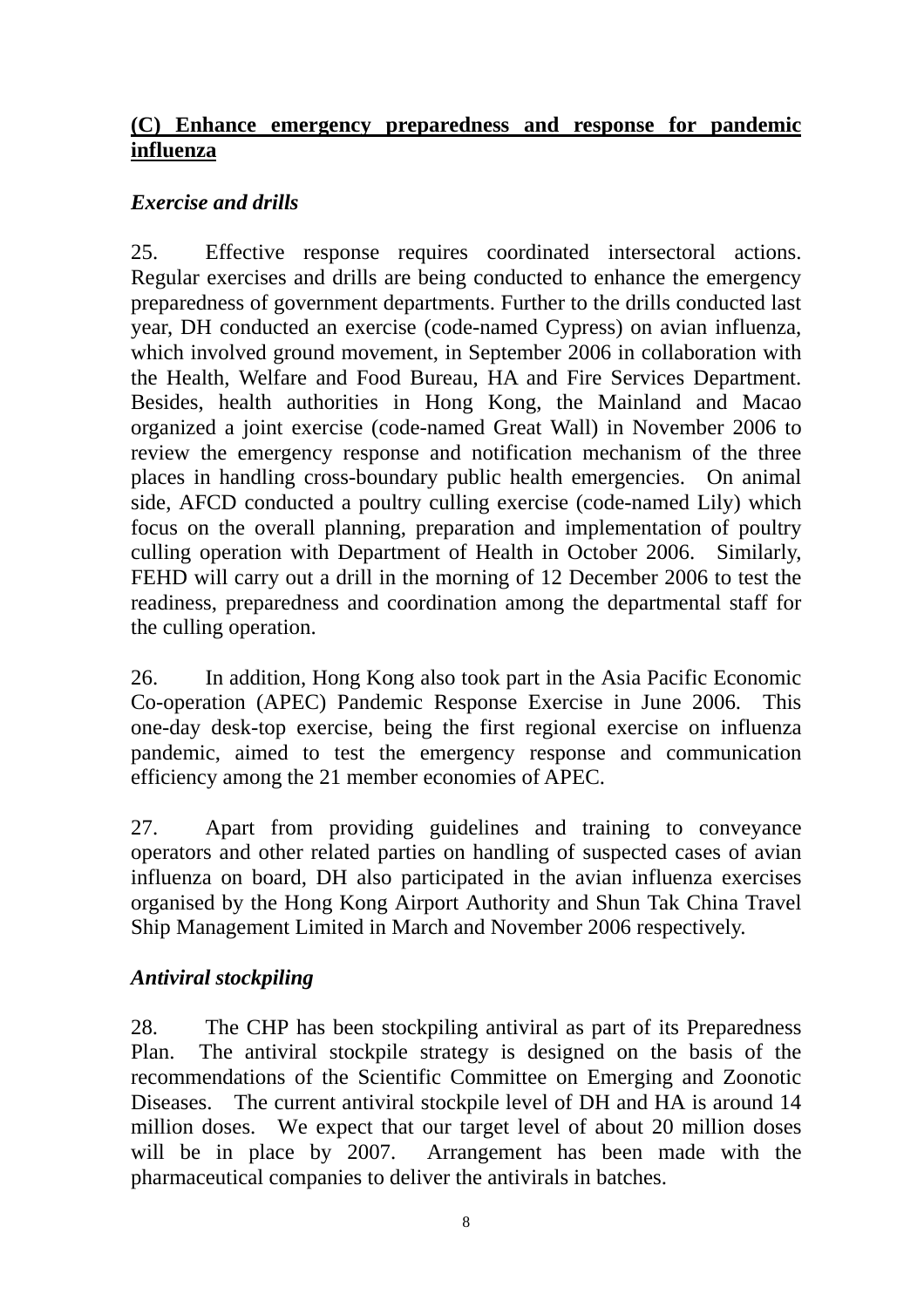# *Surge capacity*

29. DH is working closely with professional organisations in the recruitment of volunteers from nurses, doctors, pharmacists, allied medical personnel, and social workers in the private sector as well as non-governmental organisations (NGOs). They will be invited to assist the Government when the pandemic strikes to maintain the provision of essential services. Relevant infection control or emergency response training has been provided to those volunteers.

### **(D) Foster collaboration with the Mainland and international health authorities**

30. The Government maintains close communication with overseas health authorities to acquire updated information of avian influenza in the region (e.g. via the WHO, consulates and health ministries of foreign countries). Local expert teams have been deployed where avian influenza outbreaks have occurred to better understand the situation in these places. We also participate actively in global endeavours to share experience with international partners, step up preparedness and explore opportunities for multilateral collaboration within the WHO framework.

31. We also seek to maintain effective communication and cooperation with the Mainland. An arrangement has been in place since 2003 among the Guangdong Province, Macao and Hong Kong to ensure prompt and timely exchange of important information about infectious disease outbreaks and incidents. We signed a "Cooperation Agreement on Response Mechanism for Public Health Emergencies" with the Mainland Ministry of Health and the Macao Special Administrative Region in late 2005. Under the Agreement, in case of cross-boundary serious public health emergencies in the Mainland, Macao or Hong Kong, the three places may form a joint emergency response group to facilitate sharing of intelligence, expertise and resources, thereby furthering prompt response against infectious disease outbreaks. Furthermore, a mechanism has been established whereby the Mainland and Macao communicate with Hong Kong about any sudden surge of infectious diseases with public health significance on a timely basis. We also signed a notification agreement with the Mainland Ministry of Agriculture (MoA) on animal diseases, including avian influenza. MoA will notify us of outbreaks of avian influenza among poultry and other major animal diseases. Since mid 2005, the MoA has issued over 40 such notifications to us. Experience shows that the arrangement under this cooperation agreement has been working well.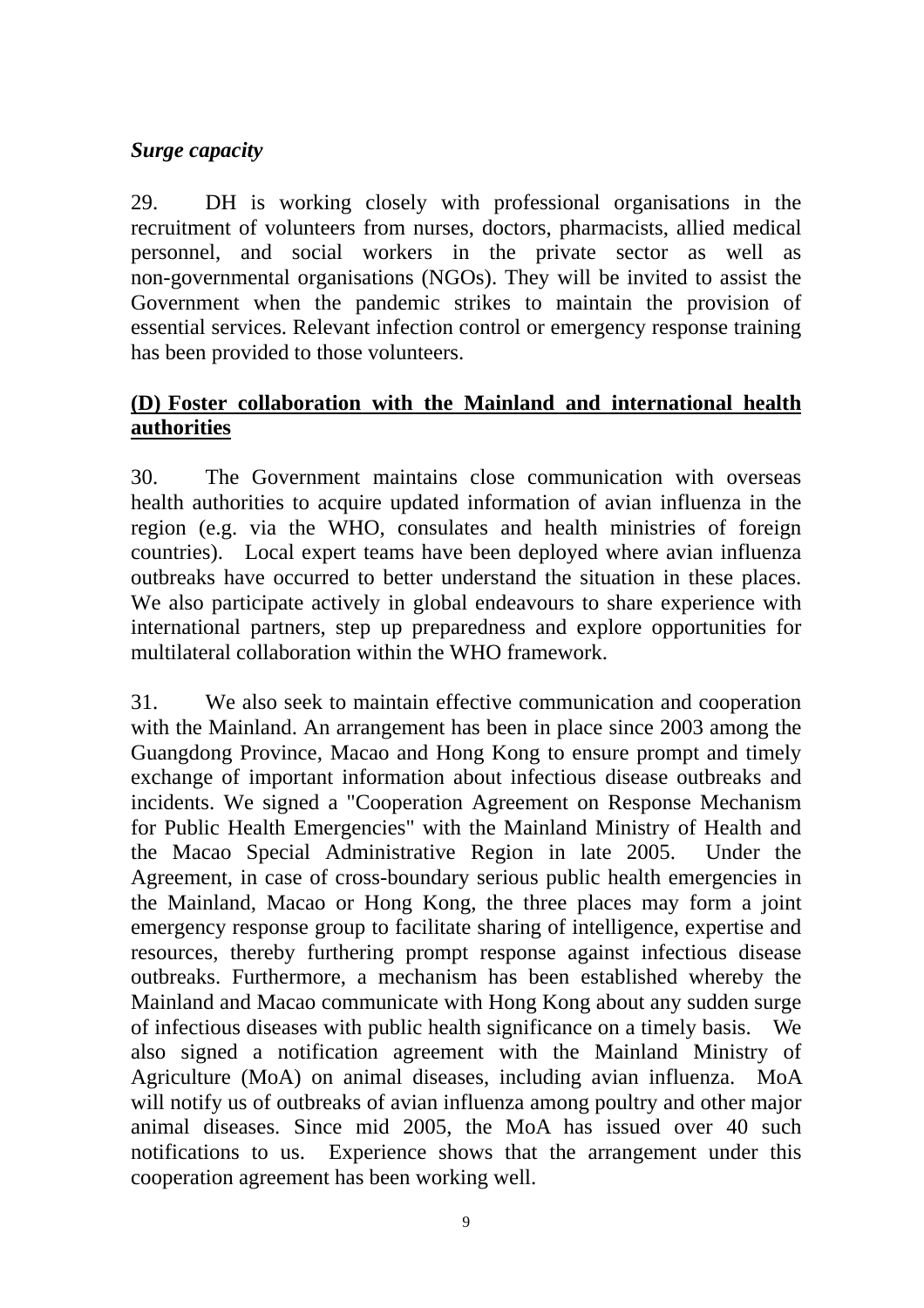# **PLANNING AHEAD**

#### *Fortifying our legislative framework against avian influenza*

32. We have conducted a review of the QPDO to bring its legislative provisions in line with the requirements in the new International Health Regulations promulgated by the WHO and to update the legal framework in respect of the performance of our disease prevention and control functions and duties. We aim to introduce amendments to the Ordinance in the 2006-07 legislative session.

#### *Poultry Slaughtering Plant*

33. To further reduce the risk of human infection of avian influenza so as to achieve the policy objective of separating humans from poultry, the government has decided to develop a poultry slaughtering and processing plant at Man Kam To Road, Sheung Shui to put together slaughtering activities. With an area of about  $15\,000 \text{ m}^2$ , the site is currently used as a public carpark and vehicle-repairing depot on short-term tenancies. The site has the advantage of being close to the border and distant from major residential areas. The slaughtering plant will operate throughout the year with a maximum daily slaughtering capacity of 60 000 live chickens and 3 000 pigeons and other small poultry. Upon the completion of the plant, live poultry from the Mainland and local farms will be brought to the plant direct without routing through wholesale poultry market. Sale of live poultry in retail outlets will be prohibited.

34. The plant will be developed by the private sector selected through open tender under a Build, Own, Operate and Transfer (BOOT) arrangement. To avoid any monopolistic situation, the plant operator will be required to reserve sufficient capacity for the slaughter of chickens produced by local poultry farms and to provide poultry slaughtering services for importers of poultry from the Mainland on request.

35. We will conduct an Invitation for Expression of Interest exercise shortly to ascertain market interest and to collate the views of prospective operators on the operational and commercial arrangements for the project. We will invite tender next year and we expect the plant could come into operation in 2009/2010.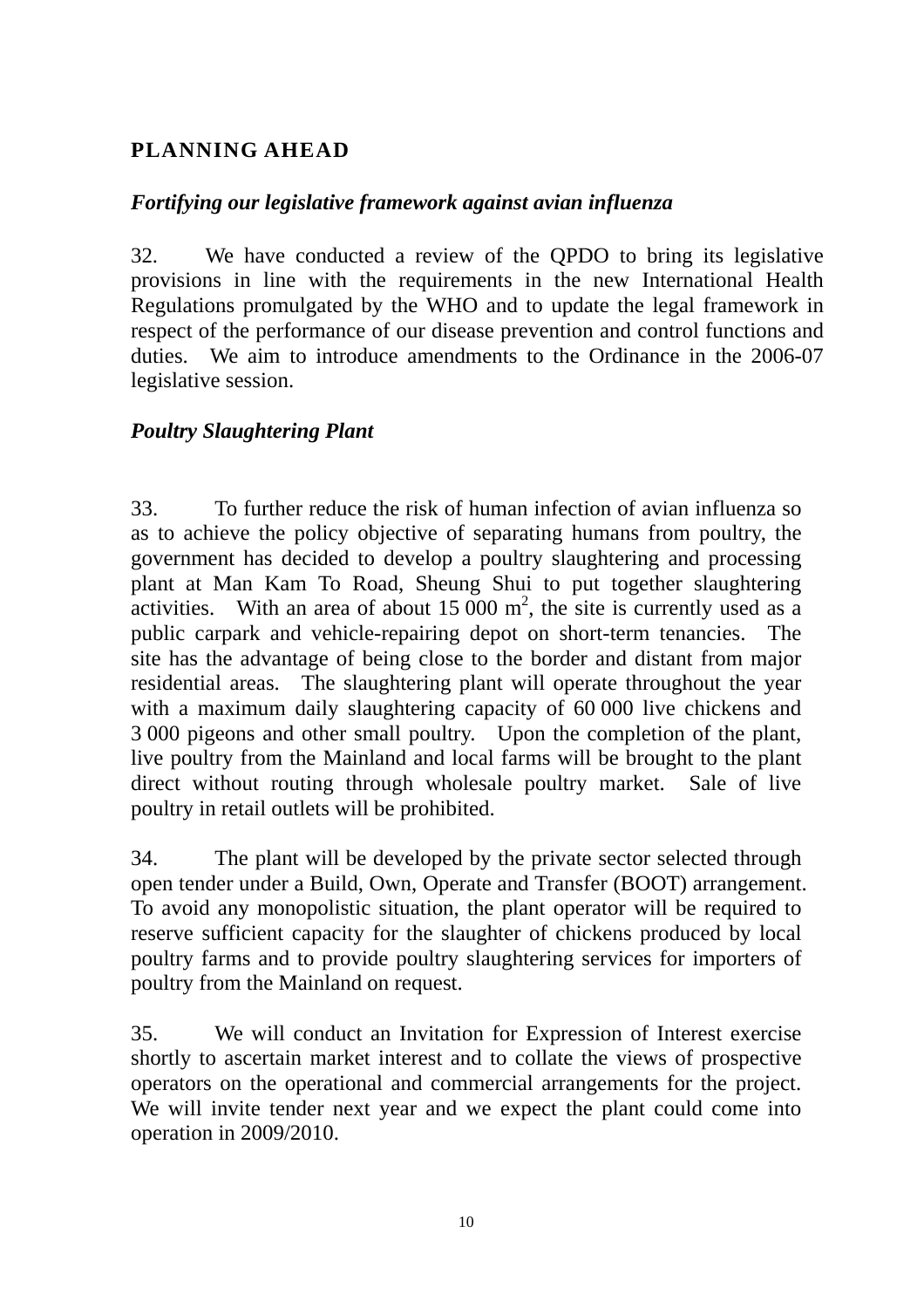36. We will introduce legislation next year to put in place a licensing regime to regulate the management/operation of the plant, and to set out the general requirements including hygiene requirement for the licensed poultry slaughtering plant.

# **CONCLUSION**

37. The widespread occurrence of avian influenza outbreaks in Asia and Europe in the past years indicated that the threat of avian influenza still persists. Hong Kong must maintain our vigilance on this matter. The Government will continue to work with the academia, trade and general public in its efforts to better protect public health.

**Health, Welfare and Food Bureau December 2006**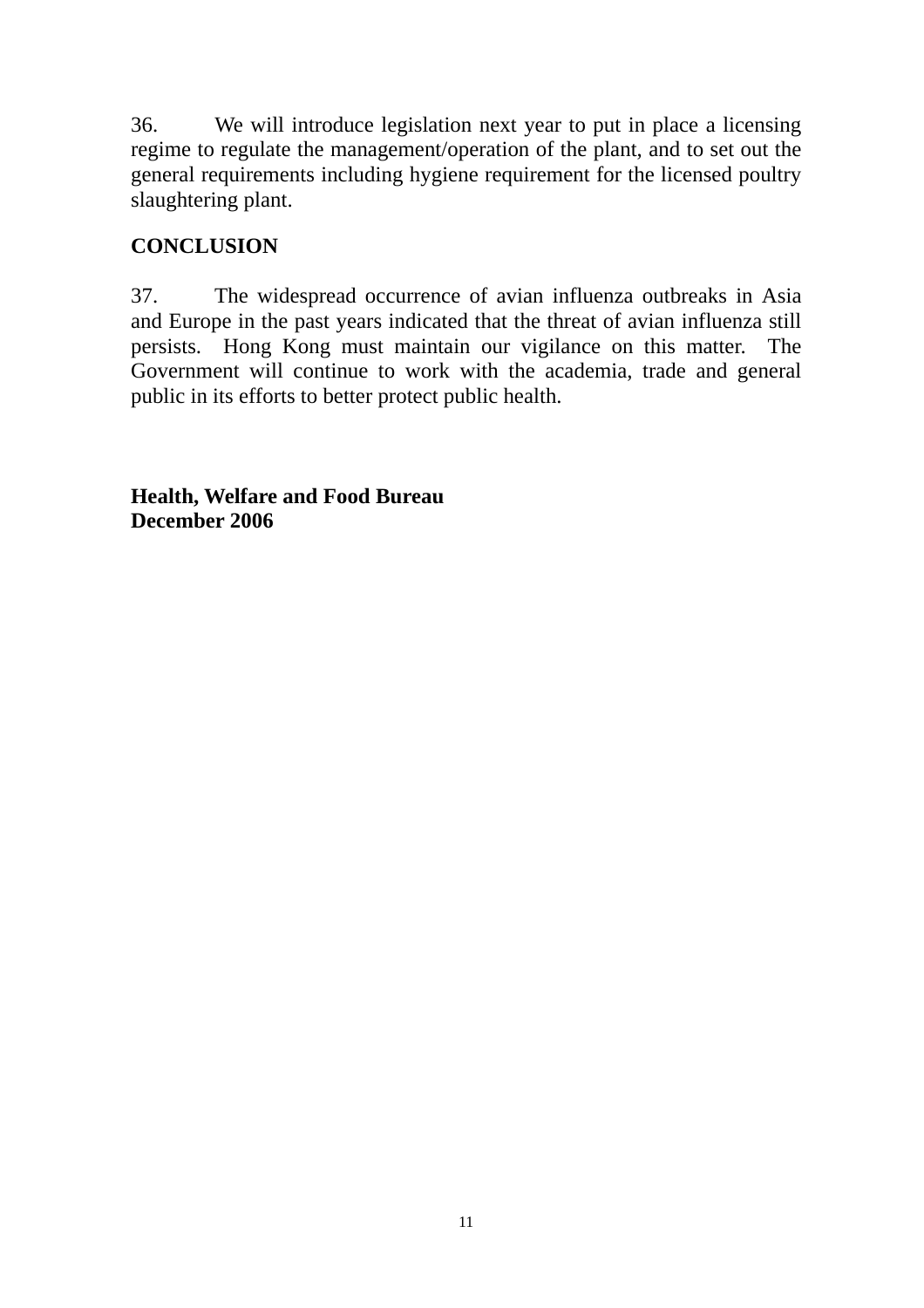#### **Annex A**

#### **Regulation of Racing Pigeons in Other Countries**

#### **PURPOSE**

 This paper summarizes the regulatory measures on keeping racing pigeons in other jurisdictions.

#### **BACKGROUND**

2. On 13 February 2006, in order to further reduce the risk of an avian influenza outbreak in Hong Kong, the regulation to ban backyard poultry keeping came into operation. As the definition of poultry stipulated in the relevant legislation includes, inter alia, pigeons, local pigeon racing activities fell within the ambit of the law. About 200 local pigeon racing owners appealed to the Administration and requested special consideration for keeping racing pigeons. Taking into consideration overseas experience and our own veterinary assessment that the risk of an avian influenza outbreak in pigeons is low, the Agriculture, Fisheries and Conservation Department (AFCD) considered that it would be justifiable for the Government to permit the keeping of racing pigeons - provided that the necessary bio-security requirements, which may be imposed by the relevant authorities from time to time, are complied with. After careful deliberation, the Administration decided that DAFC may, issue Exhibition Licenses under Cap. 139F to cover racing pigeon activities.

3. Since the keeping and exhibition of racing pigeons is different from traditional keeping and exhibition of animals and birds, the license fee for the former was reviewed by the Administration and substantially reduced accordingly. In the course of working out a regulatory regime for racing pigeons with the LegCo, the administration also undertook to conduct a survey on the regulatory measures implemented in other jurisdictions. These measures are summarized below for members' information.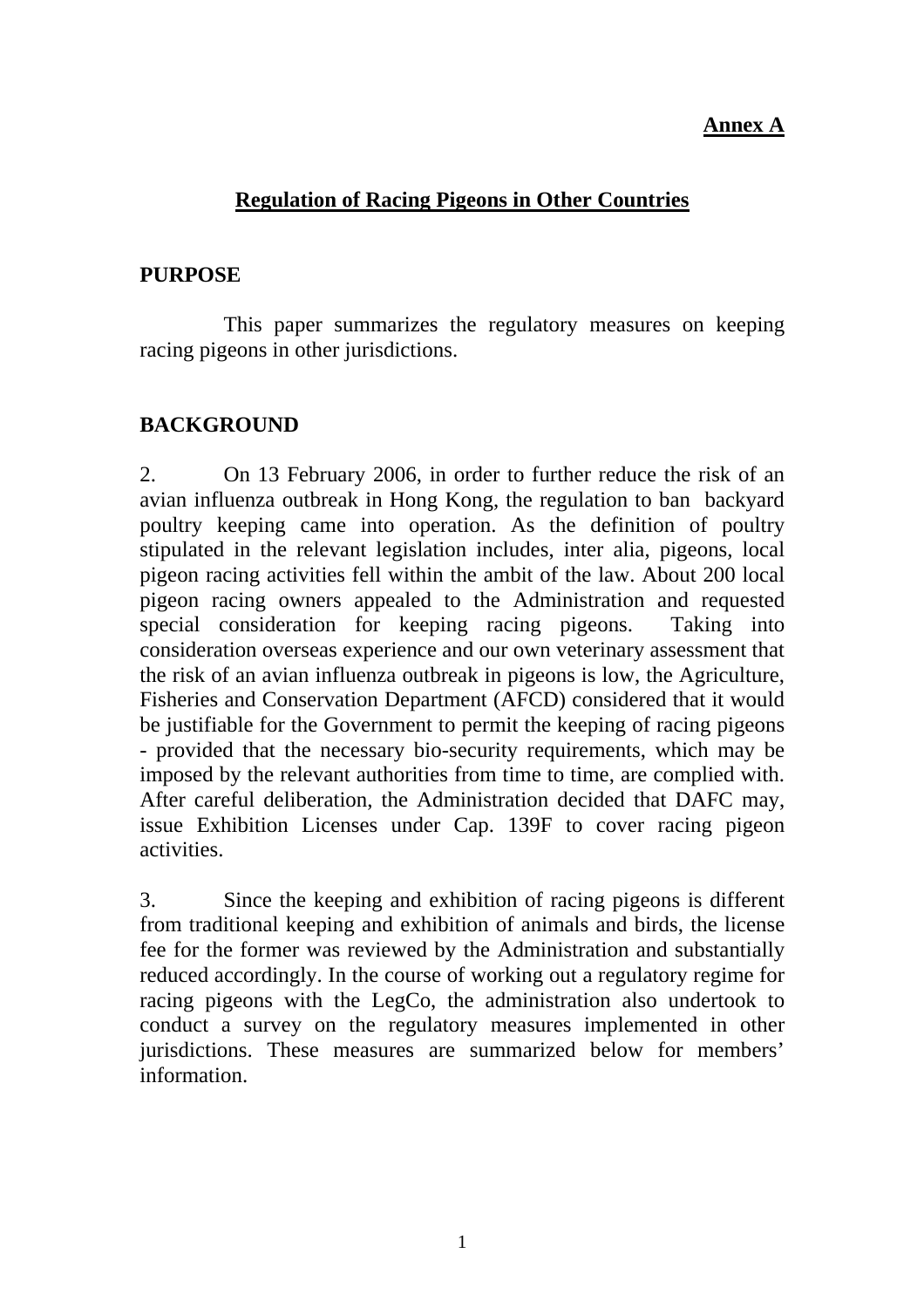# **SITUAION IN ASIA**

4. In Singapore, pigeon owners are required to take out a license for keeping pigeons and pay a license fee of SGD\$ 50 (HKD \$ 245), which is similar to the permit for keeping "pet poultry" in Hong Kong. It is an offence for the owner to let loose any pigeons in a public place and the maximum penalty for the offence is SGD\$ 500 (HKD \$ 2450). Licensees are also required to ensure that the pigeons will not pose any nuisance to neighbours and members of the public. Most important of all, the pigeons are not allowed to fly outside their lofts for exercise or competition.

5. In Macau, a ban on the keeping of pigeons and any other birds for flying purposes was imposed with effect from 7 March 2006.

6. In Japan, there is no regulatory system in place for keeping racing pigeons.

# **SITUAION IN USA AND CANADA**

7. In the USA, pigeon racing keeping is mainly regulated at local municipal government level. The regulatory measures of a few selected cities are outlined below.

8. In the White Bear Lake City of USA, pigeon owners must take out a license for keeping pigeons for a fee which is USD\$ 30 (HKD \$ 234). Pigeons must be kept at a distance of at least 50 feet away from any place of residence and are not allowed to cause nuisance to its neighbours. A maximum of 100 pigeons are allowed to be kept, and only pigeons belonging to members of the local pigeon racing association are allowed to fly outside.

9. In the city of Beaverton of USA, pigeon owners must obtain a permit for a fee of USD\$ 100 (HKD \$ 780). No owner shall keep or maintain more than 200 pigeons on any one lot, parcel or tract of land in the City, subject to the following conditions:

- a) not more than 50 pigeons may be kept if they are confined in an enclosure located not less than 30 feet from any dwelling;
- b) not more than 100 pigeons may be kept if they are confined in an enclosure located not less than 50 feet from any dwelling;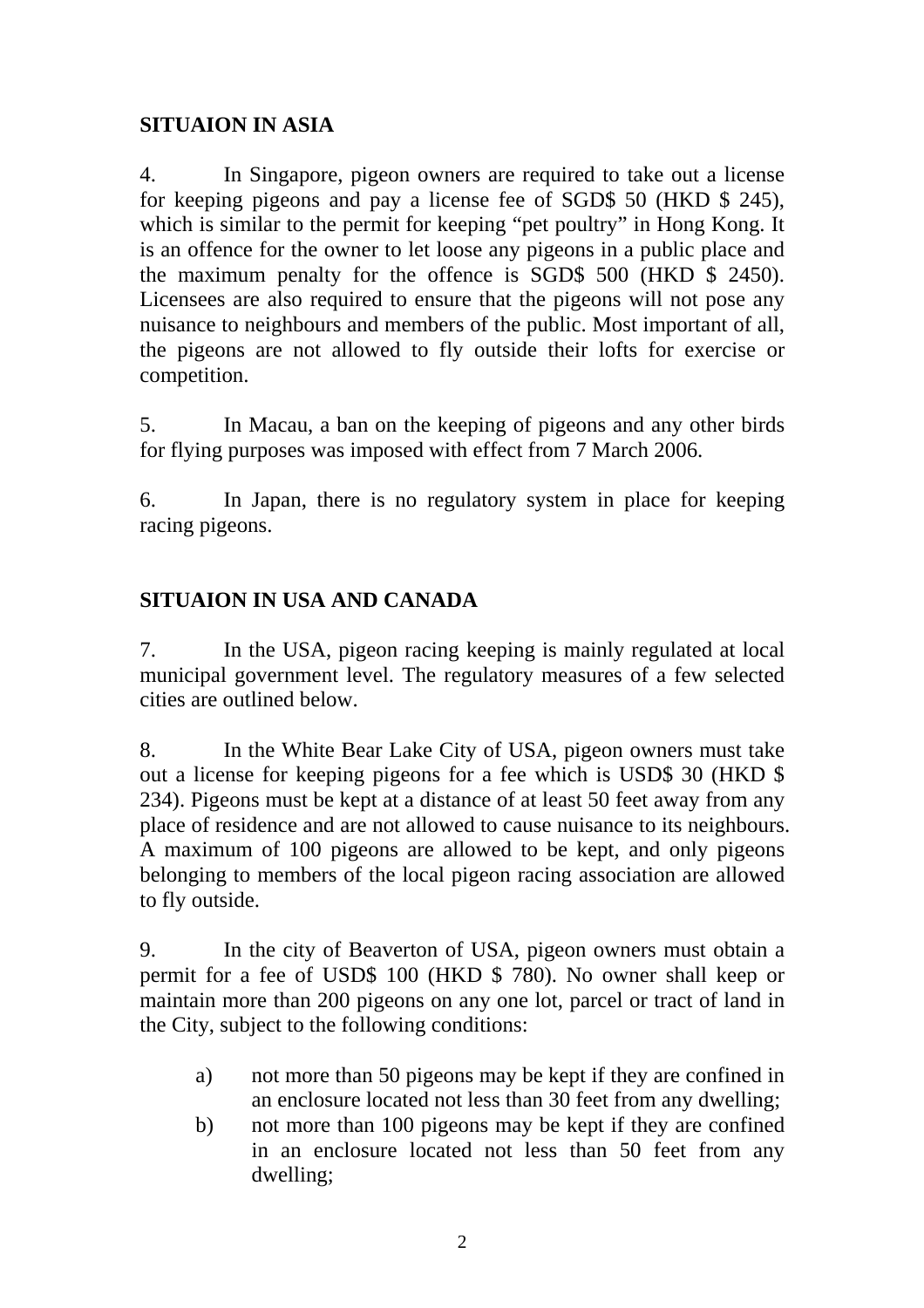- c) not more than 150 pigeons may be kept if they are confined in an enclosure located not less than 100 feet from any dwelling;
- d) two hundred pigeons may be kept if they are confined in an enclosure located not less than 150 feet from any dwelling.

10. In the city of Iowa Park, USA, pigeon owners must obtain a permit and the permit fee is USD\$ 5 (HKD \$39). Pigeons must be kept at a distance of at least 50 feet away from any place of residence.

11. In the City of Los Angeles USA, pigeon owners must obtain a permit for keeping pigeons and the fee is USD\$ 50 (HKD \$390). Pigeon lofts must be kept clean and hygienic, and cleansed 3 times per week. Pigeons are allowed to fly freely outside.

12. In the City of Merritt, Canada, pigeon owners must also obtain a permit for keeping pigeons and the permit fee is CAD\$ 10 (HKD \$70).

# **EUROPE**

13. In the United Kingdom, a permit is required for the organization of pigeon races, but no permit is required for keeping the bird itself. There is also no fee charged for the racing permit.

# **OBSERVATIONS**

14. Countries surveyed have adopted different control measures on the keeping of racing pigeons having regard to their particular circumstances, such as population density, etc., and respective risk and public health situations. Control measures for racing pigeons in nearby Asian countries are in general more restrictive than that of Hong Kong. Some jurisdictions have banned the keeping of pigeons altogether, and others forbid pigeon from flying outside their lofts. Most American cities do not allow pigeons to be kept within a certain distance from residential premises.

# **HONG KONG'S REGULATORY SYSTEM**

15. Having considered the relatively low risk of an outbreak of Avian Influenza in pigeons in Hong Kong, the Administration has decided to allow the keeping of pigeons in an enclosed area, provided bio-security measures to prevent contact with wild birds are implemented.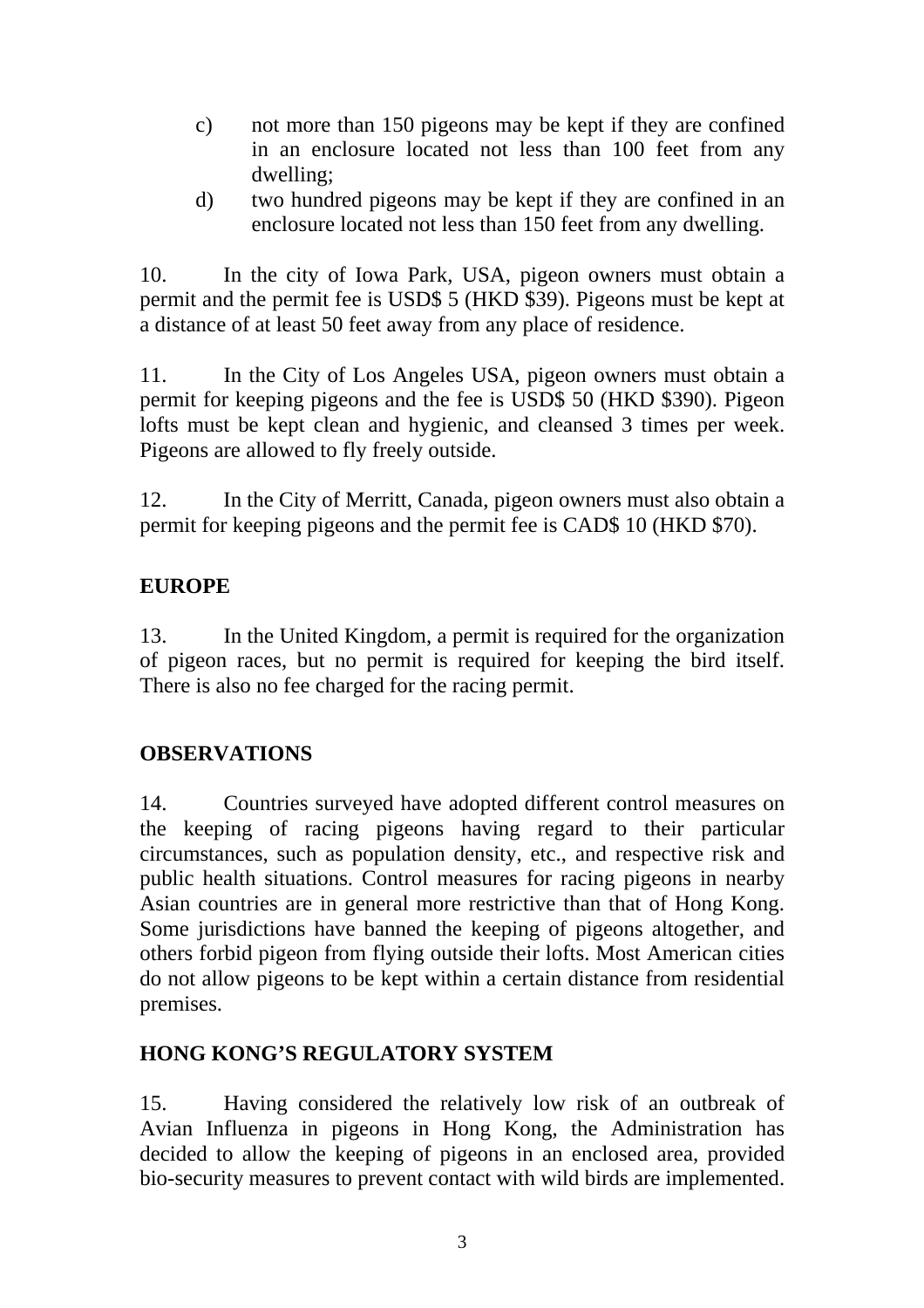Premises for keeping pigeons will also be inspected regularly to test for any presence of the avian influenza virus. Pigeons are also allowed to fly outside for exercise and competition purposes provided they do not cause any nuisance to their human neighbours. We believe that our prevailing regulatory regime can strike a balance between the need to protect public health and environmental hygiene, as well as to accommodate the need of pigeon racing activities in Hong Kong as far as possible.

Agriculture, Fisheries & Conservation Department December 2006